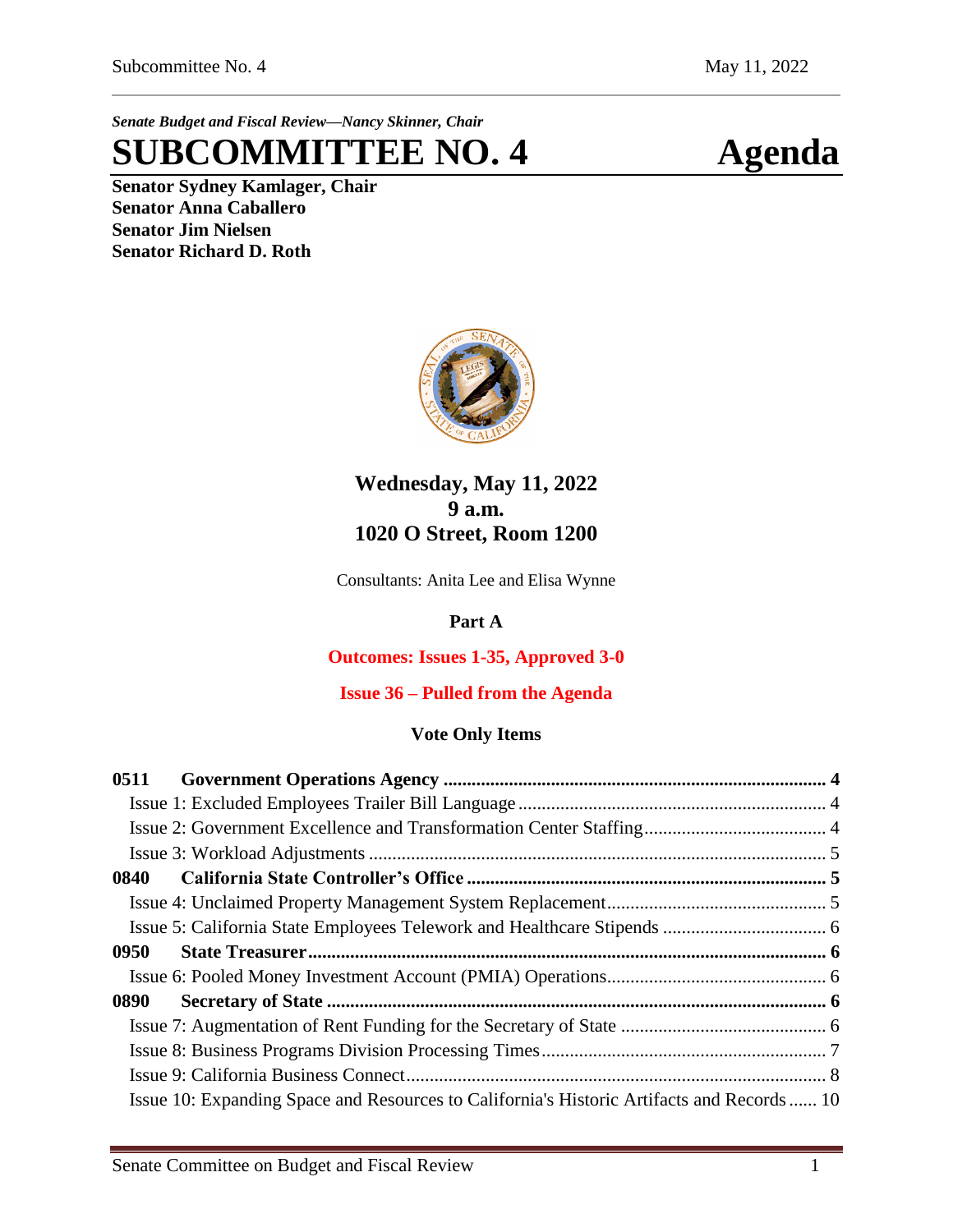| Issue 13: Improving the Project Management Office Structure, Processes and Standards in  |  |
|------------------------------------------------------------------------------------------|--|
|                                                                                          |  |
|                                                                                          |  |
| Issue 15: SOS Building Security Improvements (Spring Finance Letter)  16                 |  |
|                                                                                          |  |
|                                                                                          |  |
| 0984                                                                                     |  |
| Issue 18: Full Scale Implementation of the CalSavers Retirement Savings Program.  19     |  |
| 1111                                                                                     |  |
| Issue 19: Legislative Workload – Implementation of Chapter Legislation  19               |  |
| 7730                                                                                     |  |
|                                                                                          |  |
| 7502                                                                                     |  |
| Issue 21: Oversight, Compliance and Advisory Services Program Expansion of Service       |  |
|                                                                                          |  |
| Issue 22: Security Operations Center (SOC) Infrastructure Cost Expansion (Spring Finance |  |
|                                                                                          |  |
| Issue 23: Office of Statewide Project Delivery (OSPD) Workload Increase (Spring Finance  |  |
|                                                                                          |  |
| 7760                                                                                     |  |
|                                                                                          |  |
|                                                                                          |  |
| Issue 26: Procurement Division Emergency Services Workload Adjustment 30                 |  |
| Issue 27: Sacramento Region: Joe Serna Jr. California Environmental Protection Agency    |  |
|                                                                                          |  |
|                                                                                          |  |
| Issue 29: Telework Policy Oversight and Compliance Review (Spring Finance Letter)  34    |  |
| Issue 30: Secretary of State Roof Replacement and Repairs (Spring Finance Letter) 35     |  |
| Issue 31: Procurement Division Resources Alignment (Spring Finance Letter)  36           |  |
| 8880                                                                                     |  |
| Issue 32: Information Technology Security and Internal Control Resources (Spring Finance |  |
|                                                                                          |  |
| 8955                                                                                     |  |
|                                                                                          |  |
| Issue 34: Veterans Home of CA: Yountville Emergency Power Connection (Spring Finance     |  |
|                                                                                          |  |
| Issue 35: Reappropriation of federal American Rescue Plan Act Funding (Spring Finance    |  |
|                                                                                          |  |